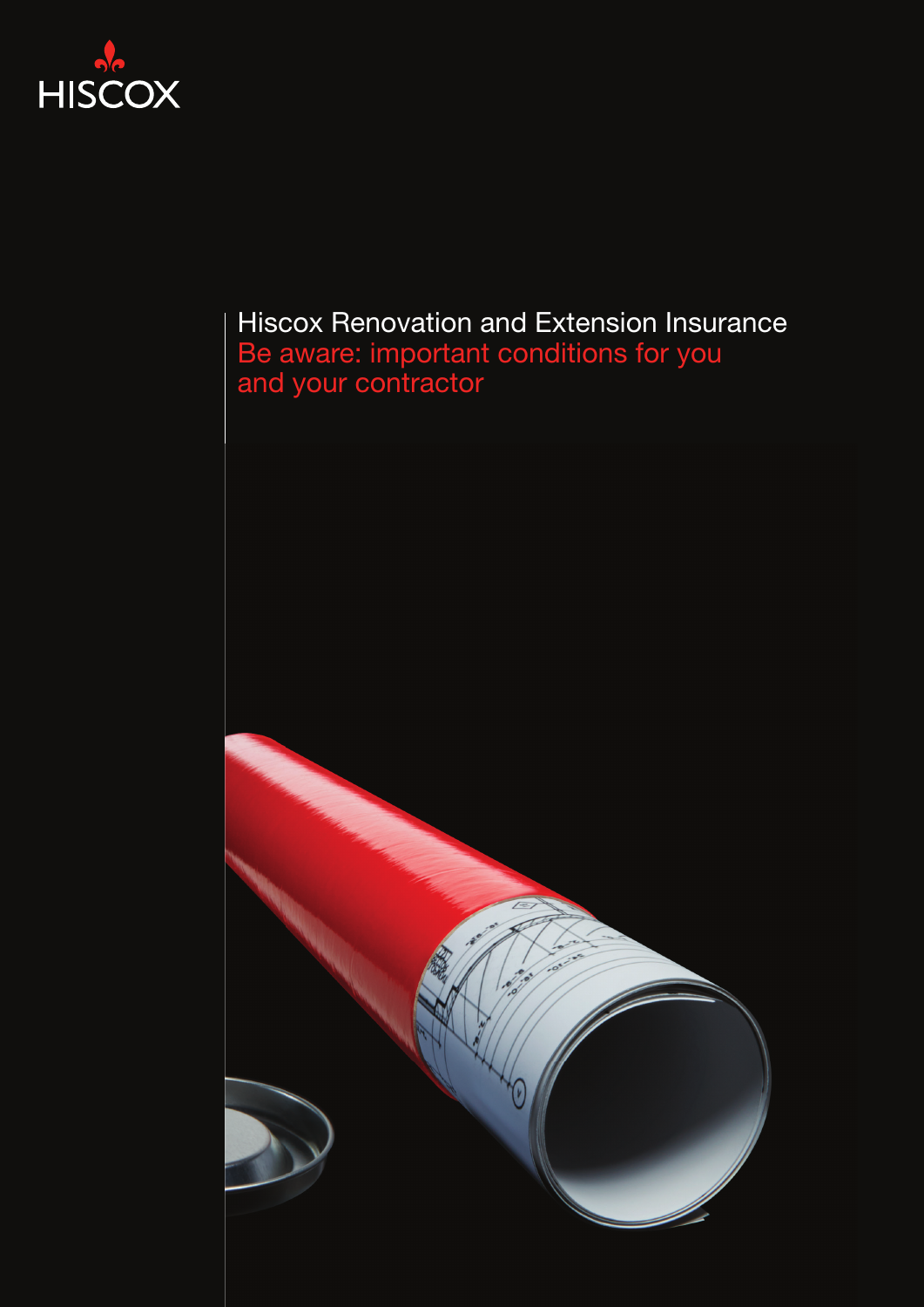When any of your contractors are named as a joint insured on your policy, or where you are responsible for managing the building works project at your home, it is important that you and your contractors are aware of your obligations under the renovation and extension section of your home insurance policy.

Please read this factsheet thoroughly and share it with your joint named contractor(s). We may refuse your claim or reduce any payment we may make if we believe that you have failed to fulfil the obligations detailed below.

### Fire precautions

When carrying out any work involving the application of heat or the use of angle grinders or disc cutters, you, or any of your contractors, must ensure that:

- a thorough examination of the immediate vicinity of the work, including the area on the other side of any wall or partition, is made to see whether any material is in danger of catching fire either directly or by conducted heat. Please ensure that a record of each inspection is kept
- all moveable and combustible materials are removed from the immediate area of the work to at least 15 meters away from the point of application of heat. Combustible materials which cannot be moved must be covered and fully protected by screens of noncombustible material
- there is available for immediate use:
	- two portable multi-purpose dry powder fire extinguishers to European Standard BS EN 3 or British Standard BS5423, with a minimum capacity of 4.0 kilograms each and serviced in accordance with BS5306-3; or
	- a hydraulic hose reel, provided the situation is one where water would not aggravate a fire or explosion.
- the lighting of all blow lamps, blow torches, welding and cutting equipment is carried out strictly in accordance with the manufacturer's instructions and no piece of lighted equipment is left unattended
- any gas cylinders not required for immediate use are kept outside the building in which work is taking place and, in any event, at least 15 metres from the point of application of heat or use of angle grinders or disc cutters
- any tar bitumen or asphalt boiler is not left unattended; is located at ground level on a non-combustible surface; and is used in the open air
- for at least one hour after the completion of each period of work, or stage of work, involving the application of heat or use of angle grinders or disc cutters, the area is inspected to ensure that any outbreak of fire, or signs of all possible outbreak of fire, will be noticed.

### Underground services

When carrying out any excavation or earth-moving operations involving digging, drilling or boring, you or your contractor must ensure that:

prior to starting any excavation or earth moving work:

- all enquiries, including those with the relevant authority responsible, as to the location of existing pipes, cables, mains, or other underground services have been made and confirmed in writing;
- remote electrical devices are used, where practicable, to locate existing pipes, cables, mains or other underground services;
- all people carrying out excavation or earth moving work are made aware of the location of pipes, cables, mains, or other underground services.
- the method of work minimises the risk of physical loss or damage to pipes, cables, mains, or other underground services
- a full written record of the enquiries and measures taken to locate and minimise the risk of physical loss or damage to pipes, cables, mains and other underground services is kept.

## Changes to building plans

You, or any of your contractors, must obtain agreement from the structural or consulting engineer if there are any significant changes or variations to the building plans before work commences.

You must also tell us, as soon as possible, of any change in plans. When we are notified of a change we will tell you if this affects your policy. For example, we may amend the terms of your policy or require you to pay more for your insurance.

## Lifting operations

You, or any of your contractors, must ensure that use of any items of lifting plant or lifting equipment is conducted in accordance with the British Standard for the Safe Use of Cranes – BS7121 (or as amended).

### Check plumbing

You, or any of your contractors, must ensure that all plumbing and connected pipework is pressure tested at the moment the water is first switched on and checked for two consecutive hours to ensure there are no leaks.